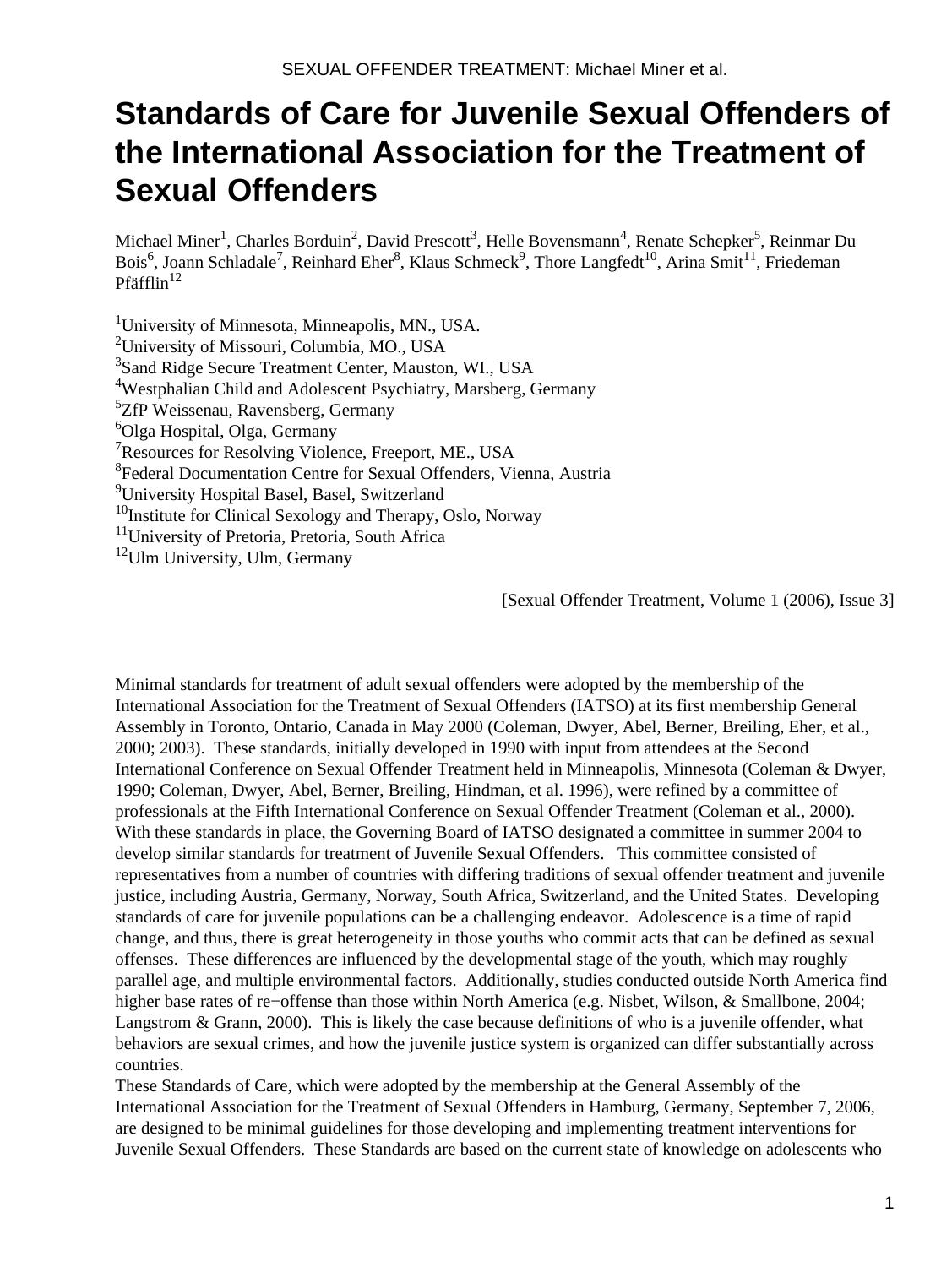#### SEXUAL OFFENDER TREATMENT: Michael Miner et al.

commit sexual offences. Most of the available data are from adolescent males and the state of science in this field is still evolving. Thus, the Committee avoided making specific recommendations about particular procedures, techniques, or instrumentation.

## **Definitions**

*Juvenile Sexual Offenders*. Youths between the ages of 12 – 18 who have either been officially charged with a sexual crime (e.g., child molestation, rape, exhibitionism, voyeurism), have performed an act that could be officially charged, or committed sexually abusive/aggressive behavior.

*Assessment.* A formal procedure of information collection that includes evaluations conducted by psychologists, psychiatrists, social workers or others for the purpose of developing intervention strategies, making placement decisions, and/or informing legal or social service agencies.

*Treatment*. A structured set of interventions based on a specialized assessment. It can include psychotherapy, family therapy, medical treatments, or other psychosocial interventions. While probation supervision and residential placement are not considered treatment, they are important aspects of intervention with juvenile sexual offenders.

# **Professional Competence**

The possession of an academic degree in behavioral science, medicine, or for the provision of psychosocial clinical services does not necessarily attest to the possession of sufficient competence to conduct assessment or treatment of juveniles who have committed sexual offenses. Persons engaged in such services should possess clinical training and experience in child and adolescent psychopathology and problem behavior, as well as specialized training in the sexual development of youth. This would generally be reflected by appropriate licensure as a psychiatrist, psychologist, clinical social worker, or clinical therapist with listed competence or board certification specific to children and adolescents. Additionally, treatment providers must be competent to differentially identify normative vs. problematic sexual behavior.

The following are *minimal standards* for a professional responsible for the assessment and/or treatment of a child or juvenile who has committed a sexual offense.

- 1. A minimum of a master's degree or its equivalent or medical degree in a clinical field granted by an institution of higher education accredited by a national/regional accrediting board or institution.
- Demonstrated competence in therapy indicated by a license (or its equivalent from a certifying body) 2. to practice medicine, psychology, clinical social work, professional counseling, or marriage and family therapy.
- 3. Specialized competence in the assessment and treatment of children and juveniles, as demonstrated by board certification, specialized training, or supervised clinical experience, along with continuing education.
- 4. Knowledge of child and juvenile sexual development, as demonstrated by specialized training or continuing education.
- 5. Demonstrated training and competence in providing psychotherapy to juveniles and families.

## **Principals for Care of Juveniles who have Sexually Offended**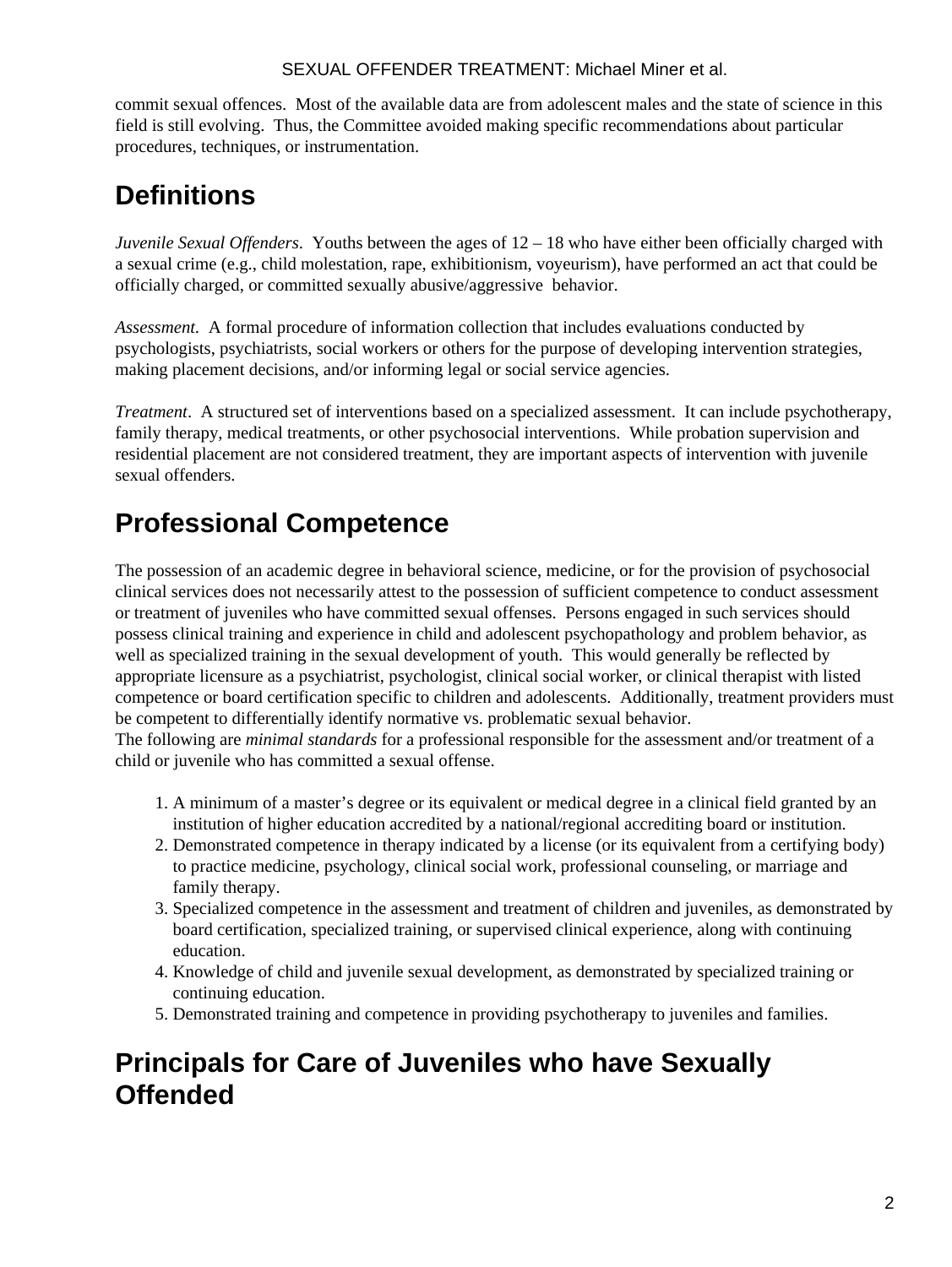### **1. Juveniles are best understood within the context of their families and social environments**

Young people are by definition more dependant on the world around them than adults are. Many do not have any perspective on masculinity and femininity besides what they see in their families and close friends. The characteristics of the family have been shown to be related to troubled adolescent behavior, including sexual offending behavior (Bischof, Stith, & Whitney, 1995; Blaske, Borduin, Henggeler, & Mann, 1989). The environment, including the relative advantage or disadvantage of the neighborhoods in which youths reside, have been shown to have significant effects on many facets of adolescent development, including the development of such concepts as masculinity, use of aggression/force, and acceptance of behaviors that deviate from social norms (Elliott, Wilson, Huizinga, Sampson, Elliott, & Rankin, 1996). It has long been accepted within adolescent psychiatry and psychology that to understand and develop treatment interventions for adolescents, one must view the adolescent within the context of his or her family, school, and other social systems.

## **2. Assessment and treatment of juveniles should be based on a developmental perspective, should be sensitive to developmental change, and should be an on−going process.**

Adolescence is a time of dramatic change. It is a time of awakened sexual interest, and for many youth, a willingness to engage in rule−breaking behavior that will not persist into adulthood. Discussing sexually abusive youth, Prentky and Righthand (2003) observe that, "No aspect of their development, including their cognitive development, is fixed or stable. In a very real sense, we are trying to assess the risk of 'moving targets'" (p. i). Additionally, the factors that contribute to their behavior are subject to change. Quinsey, Skilling, Lalumiere, and Craig (2004) note that the risk factors for juvenile delinquency change from pre−adolescence to adolescence. Others (e.g. Worling, 2005; Prescott, 2005; Epperson, in press) note that the risk factors for youth who have engaged in sexually harmful behaviors are different from their adult counterparts. Still others have used the term "heterotypic continuity" (Kernberg, Weiner, & Bardenstein, 2000) to describe how the expression of personality pathology can change across childhood.

## **3. Assessment and treatment should include a focus on the youth's strengths.**

It is understandable that communities are interested in knowing what dangers a young person might pose. However, assessment and treatment should account for the long−term positive development of youth as well as the short−term promotion of safety. Professionals should therefore also focus on the strengths, abilities, and competencies that a young person has. Youth is a time of building resilience and strengths into positive assets. These assets are vital to moving beyond adversity. By focusing only on risk factors and goals based on avoidance related only to community safety, professionals can miss a key element of treatment – the youth's own strengths−−and in the long run work against the promotion of safety.

## **4. The development of sexual interest and orientation is dynamic. The sexual interests of youth can change over the course of adolescence and this is the period when sexual orientation immerges.**

The sexual arousal patterns of youth have proven to be elusive targets for both assessment and treatment. Given that adolescence is by definition a time of accelerated sexual and social development, it makes sense that sexual interest and arousal is subject to change. The evidence indicates that sexual arousal is fluid and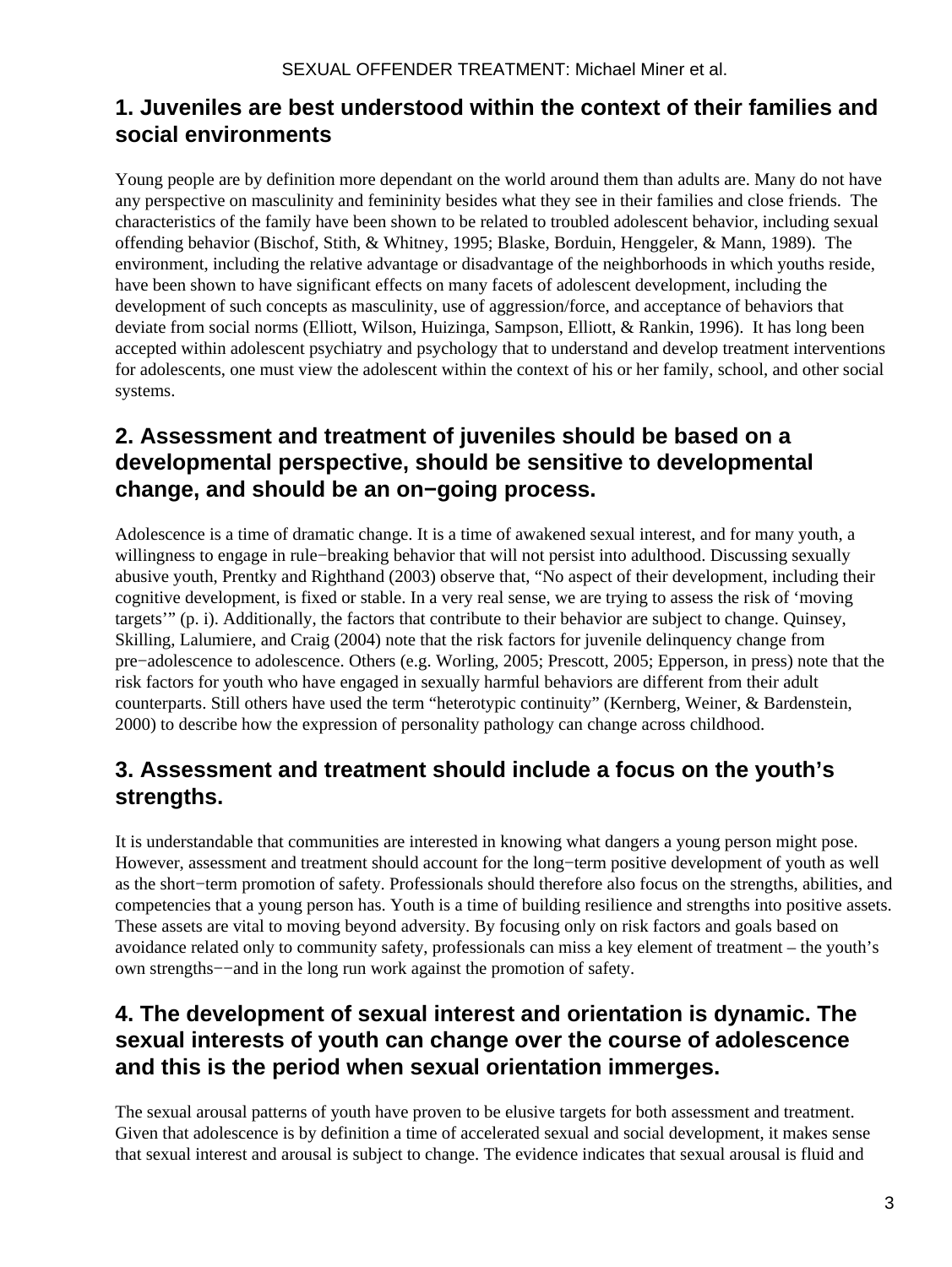#### SEXUAL OFFENDER TREATMENT: Michael Miner et al.

dynamic across adolescence (Hunter & Becker, 1994). Although sexually abusive youth can engage in sexually deviant behavior, it appears that the majority of them do not experience persistent and entrenched sexual deviance (Hunter & Becker, 1994; Hunter, Goodwin, & Becker, 1994). In fact, for those youth who may be re−enacting their own abuse or situations that they have witnessed (Schwartz, Cavanaugh, Pimental, & Prentky, 2005), it may well be that harmful sexual behavior is not deviant within the context of their experience.

Further, research indicates that the first experience of sexual attraction takes place at about age 7 (Savin−Williams & Diamond, 2000) and the individuals' awareness of their sexual orientation continues throughout adolescence.

### **5. Youth who have committed sexual offenses are a diverse population. They should not be treated with a "one size fits all" approach.**

The current literature on juvenile sex offenders fails to provide an adequate empirical base regarding etiological and maintaining factors or factors that lead to desistence of sexual offending behavior. However, the available data indicate that there are likely multiple pathways to sexual offending and recidivism during adolescence and early adulthood (Boyd, Hagan, & Cho, 2000; Hunter, Figueredo, Malamuth, & Becker, 2003; 2004; Miner, 2002; Sipe, Jensen, & Everett, 1998; Waite, Keller, McGarvey, Wieckowski, Pinkerton, & Brown, 2005).

### **6. Treatment should be broad−based and comprehensive.**

In many areas, treatment response to sexual abuse by juveniles has been based on narrow principles such as relapse prevention, the offense cycle, and the presumption of sexual deviance. However, these have not been empirically demonstrated to be related to youthful sexual offending. In fact, the emerging research suggests that the most successful treatments are those that are community−based and involve the supportive adults in a youth's life (Borduin, Henggeler, Blaske, & Stein, 1990; Borduin, Schaeffer, & Heiblum, 2005; Hunter & Longo, 2004).

## **7. Labels can be more iatrogenic in children and adolescents than in adults. The juvenile and his/her family/primary care−giving system should be treated with respect and dignity.**

Young people are inherently more dependent upon the environment around them. This can be especially true with respect to the language we use to describe them. Adults working with youth who have sexually abused other individuals should take every precaution against actions that label youth as deviant, perverted, or destined to persist in sexual harm. Professionals are increasingly using language that labels the behavior and not the identity of the youth (Chaffin, Letourneau, & Silovsky, 2002). This helps to ensure that youths do not develop a view of themselves as unable to develop into healthy and productive individuals or to ever be greater than the sum of their worst behaviors.

## **8. Sexual offender registries and community notification, should not be applied to juveniles.**

Given the developmental needs of youth, their culpability being different from adults, and the labels and stigmas that adults can place on children through unproven avenues such as registration and notification, IATSO is extremely skeptical of the long−term utility of such policies and is concerned by their potentially harmful effects on the very communities these policies seek to serve (see Letourneau & Miner, 2005).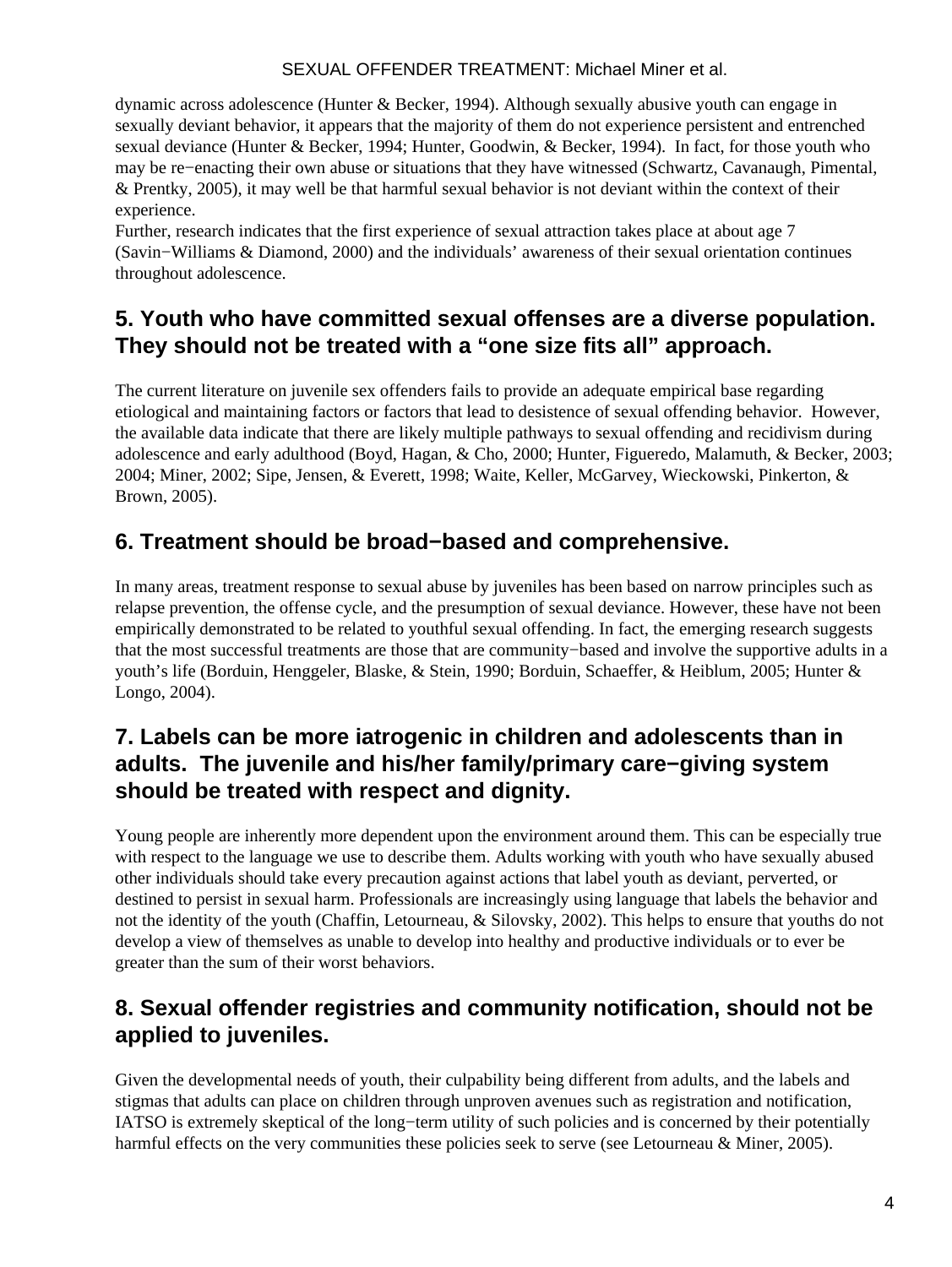## **9. Effective interventions result from research guided by specialized clinical experience, and not from popular beliefs, or unusual cases in the media.**

The current state of the science in juvenile sexual offender treatment is primitive and thus, there are many areas in need of clinical innovation and scientific investigation. Changes in these Standards and the use of treatment interventions should be based on scientific investigation, valid tests of efficacy and effectiveness, and should not be based on individual intuition, personal, or popular beliefs. Many changes to the treatment and management process are instigated because of unusual and heinous crimes picked up by the media. Such changes are generally misguided and potentially iatrogenic.

## **References**

- 1. Bischof, G.P., Stith, S.M. & Whitney, M.L. (1995). Family environments of adolescent sex offenders and other juvenile delinquents. Adolescence, 30, 157−170.
- 2. Blaske, D. M., Borduin, C. M., Henggeler, S. W., & Mann, B. J. (1989). Individual, family, and peer characteristics of adolescent sex offenders and assaultive offenders. Developmental Psychology, 25, 846−855.
- 3. Borduin, C. M., Henggeler, S. W., Blaske, D. M., & Stein, R. (1990). Multisystemic treatment of adolescent sexual offenders. International Journal of Offender Therapy and Comparative Criminology, 34, 105−114.
- 4. Borduin, C. M., Schaeffer, C. M., & Heiblum, N. (2005). Multisystemic treatment of juvenile sexual offenders: Effects on adolescent social ecology and criminal activity. Manuscript submitted for publication.
- 5. Boyd, N.J., Hagan, M., & Cho, M.E. (2000). Characteristics of adolescent sex offenders: A review of the research. Agression and Violent Behavior, 5, 137−146.
- 6. Chaffin, M., Letourneau, E., & Silovsky, J. (2002). Adults, adolescents and children who abuse children: A developmental perspective. In J.E.B. Myers, L. Berliner, J. Briere, C. T. Hendrix, C. Jenny, & T.E. Reid (Eds.), APSAC Handbook on Child Maltreatment, 2nd edition (pp. 205−232). Thousand Oaks, CA: Sage.
- 7. Coleman, E., & Dwyer, S.M. (1990). Proposed standards of care for treatment of adult sex offenders. Journal of Offender Rehabilitation, 16(1/2), 93−106.
- 8. Coleman, E., Dwyer, S.M., Abel, G., Berner, W., Breiling, J., Hindman, J. Honey Knopp, F., Langevin, R., & Pfäfflin, F. (1996). Standards of care for the treatment of adult sex offenders. In: Coleman, E., Dwyer, S.M., & Pallone, N.J. (eds.). Sex offender treatment. Biological dysfunction, intrapsychic conflick, interpersonal violence (pp. 5−11). New York, London: Haworth Press. Auch in Journal of Offender Rehabilitation, 23(3.4), 5−11.
- 9. Coleman, E., Dwyer, S.M., Abel, G., Berner, W., Breiling, J., Eher, R., Hindman, J., Langevin, R., Langfeldt, T., Miner, M., Pfäfflin, F., & Weiss, P. (2000). Standards of care for the treatment of adult sex offenders. Journal of Psychology and Human Sexuality, 11(3), 11−17.
- 10. Coleman, E., Dwyer, S.M., Abel, G., Berner, W., Breiling, J., Eher, R., Hindman, J., Langevin, R., Langfeldt, T., Miner, M., Pfäfflin, F., & Weiss, P. (2003). Standards of care for the treatment of adult sex offenders. Social and Clinical Psychiatry (Russian version, Moscow), 13(4), 82−84.
- Elliott, D.S., Wilson, W.J., Huizinga, D., Sampson, R.J., Elliott, A., & Rankin, B. (1996). The effects 11. of neighborhood disadvantage on adolescent development. Journal of Research in Crime and Delinquency, 33, 389−426.
- 12. Epperson, D.L., Ralston, C.A., Fowers, D., DeWitt, J. & Gore, K. (2006, in press). Actuarial Risk Assessment with Juveniles Who Offend Sexually: Development of the Juvenile Sexual Offense Recidivism Risk Assessment Tool−II (JSORRAT−II). In D.S. Prescott (Ed.), Risk assessment of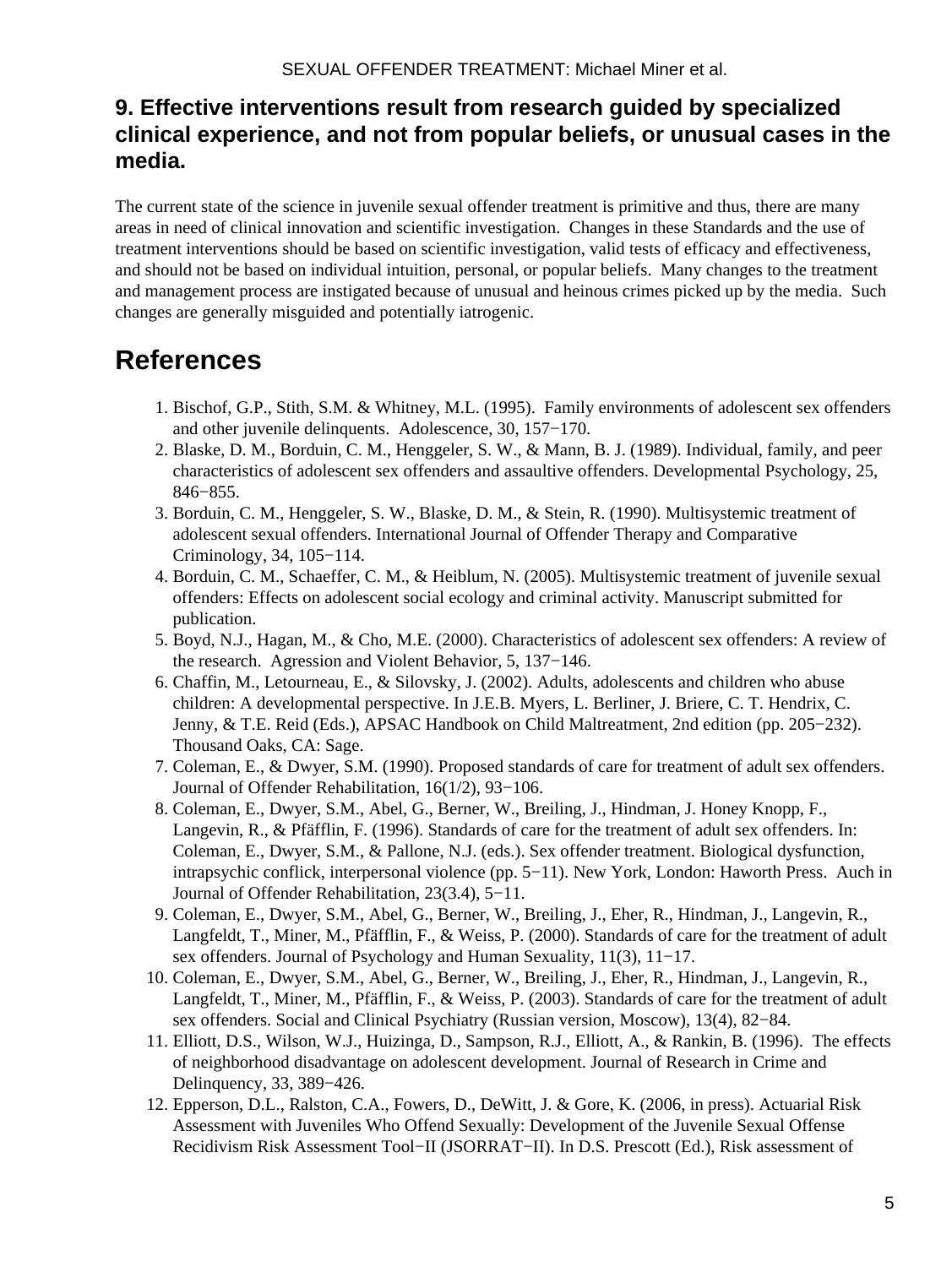#### SEXUAL OFFENDER TREATMENT: Michael Miner et al.

youth who have sexually abused: Theory, controversy, and emerging strategies. Oklahoma City, OK: Wood'N'Barnes.

- 13. Hunter, J.A. & Becker, J.V. (1994). The role of deviant sexual arousal in juvenile sexual offending: Etiology, evaluation, and treatment, Criminal Justice and Behavior, 21, 132−149.
- 14. Hunter, J.A., Figueredo, A.J., Malamuth, N.M., & Becker, J.V. (2003). Juvenile sex offenders: Toward the development of a typology, Sexual Abuse: A Journal of Research and Treatment, 15, 27−48.
- 15. Hunter, J.A., Goodwin, D.W., & Becker, J.V. (1994). The relationship between phallometrically measured deviant sexual arousal and clinical characteristics in juvenile sexual offenders. Behavior Research and Therapy, 32, 533−538.
- 16. Hunter, J., & Longo, R.E. (2004). Relapse prevention with juvenile sexual abusers: A holistic and integrated approach. In: G. O'Reilly, W.L. Marshall, A. Carr, & R.C. Beckett (eds.), The handbook of clinical intervention with young people who sexually abuse. Hove and New York: Brunner−Routledge

Kernberg, P.F., Weiner, A.S., & Bardenstein (2000). Personality Disorders in Children and Adolescents. New York: Basic Books.

- 17. Langstrom, N., & Grann, M. (2000). Risk for criminal recidivism among young sex offenders, Journal of Interpersonal Violence, 15, 855−871.
- 18. Letourneau, EJ. & Miner, M.H. (2005). Juvenile sex offenders: A case against the legal and clinical status quo. Sexual Abuse: A Journal of Research and Treatment, 17, 293−312.
- 19. Miner, M.H. (2002). Factors associated with recidivism in juveniles: An analysis of serious juvenile sex offenders. Journal of Research in Crime and Delinquency, 39, 421−436.
- 20. Nisbet, I.A., Wilson, P.H., & Smallbone, S.W. (2004). A prospective longitudinal study of sexual recidivism among adolescent sex offenders. Sexual Abuse: A Journal of Research and Treatment, 16, 223−234.
- 21. Prentky, R. & Righthand, S. (2003). Juvenile Sex Offender Assessment Protocol II (JSOAP II). Available from Center for Sex Offender Management a[t www.csom.org](http://www.csom.org/).
- 22. Prescott, D.S. (2005) The current state of adolescent risk assessment. In B.K Schwartz (Ed.), The sex offender: Issues in assessment, treatment, and supervision of adult and juvenile populations, Volume 5 (pp. 17−1 – 18−15). Kingston, NJ: Civic Research Institute.
- 23. Quinsey, V.L., Skilling, T.A., Lalumiere, M.L., & Craig, W.M. (2004). Juvenile Delinquency: Understanding the Origins of Individual Differences. Washington, D.C.: American Psychological Association.
- 24. Schwartz, B.K., Cavanaugh, D., Pimental, A., & Prentky, R. (2005, in press). Family violence and severe maltreatment in sexually reactive children and adolescence. In R.E. Longo & D.S. Prescott (Eds.), Current perspectives: Working with sexually aggressive youth and youth with sexual behavior problems. Holyoke, MA: New England Adolescent Research Institute.
- 25. Savin–Williams, R.C. & Diamond, L.M. (2000) Sexual Identity Trajectories Among Sexual–Minority Youths: Gender Comparisons. Archives of Sexual Behavior, 29, 607−627.
- 26. Sipe, R., Jensen, E.L. & Everett, R.S. (1998). Adolescent sexual offenders grown up: Recidivism in young adulthood. Criminal Justice and Behavior, 25, 109−124.
- Waite, D., Keller, A., McGarvey, E.L., Wieckowski, E., Pinkerton, R., & Brown, G.L. (2005). 27. Juvenile sex offender re−arrest rates for sexual, violent nonsexual and property crimes: A 10−year follow−up. Sexual Abuse: A Journal of Research and Treatment, 17, 313−331.
- 28. Worling, J. R. (2005). Assessing sexual offense risk for adolescents who have offended sexually. In B.K. Schwartz (Ed.), The sex offender: Issues in assessment, treatment, and supervision of adult and juvenile populations, Volume 5 (pp. 18−1 – 18−17). Kingston, NJ: Civic Research Institute.